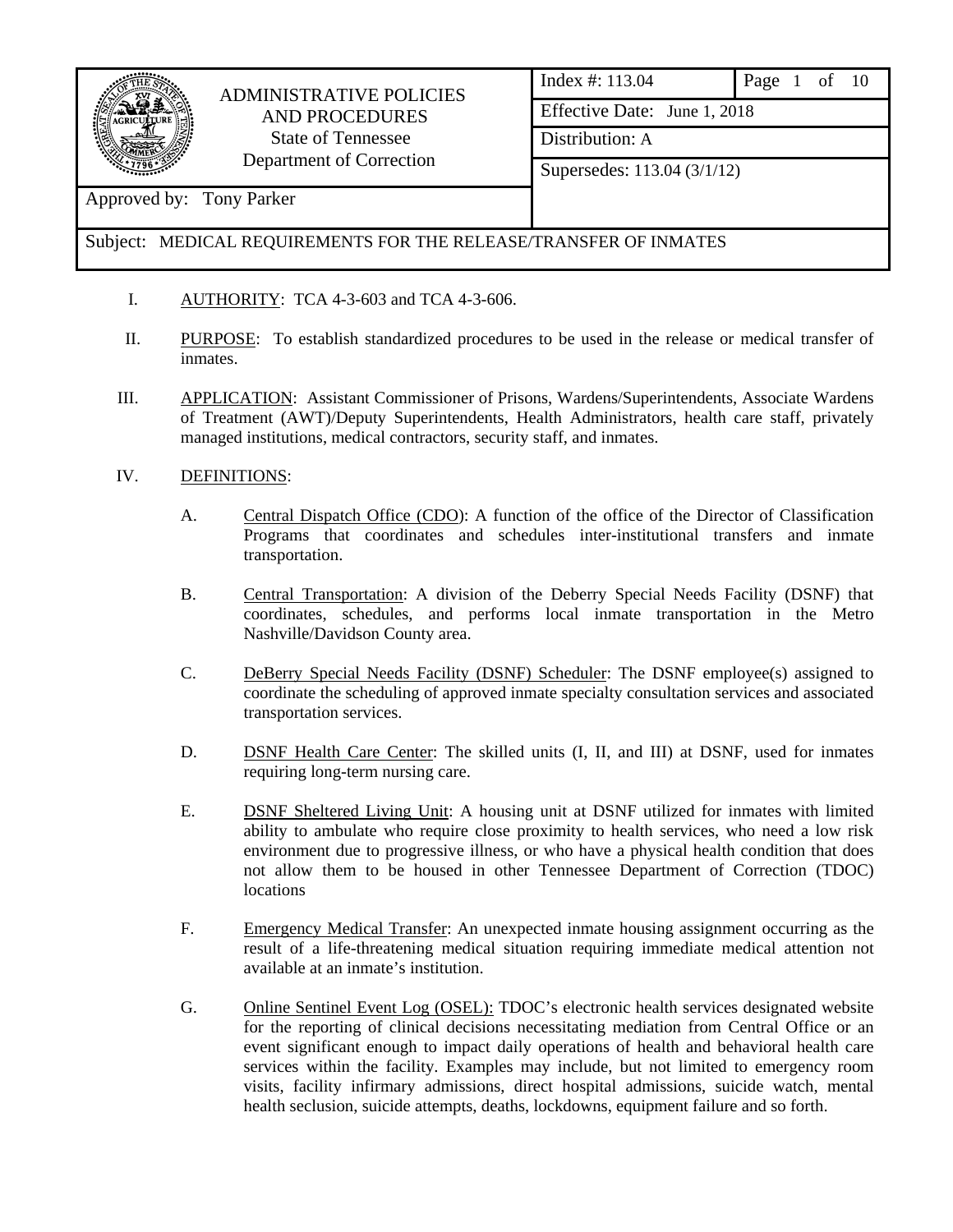| Effective Date: June 1, 2018 | Index # 113.04 | Page | of | 10 |  |
|------------------------------|----------------|------|----|----|--|
|                              |                |      |    |    |  |

- H. Permanent Medical Transfer: Reassignment to another TDOC facility occurring when an inmate requires specialized treatment, prolonged rehabilitative services, or closer proximity to medical care that cannot be provided at the sending facility.
- I. Regional Sub-Acute Centers (RSAC): Designated regional institutions that care for inmates with an illness or medical condition as diagnosed by an appropriate health care provider that requires care above medical/nursing observation but does not require admission to an acute care hospital.
- J. Temporary Medical Transfer: A temporary housing reassignment occurring for the purpose of completing a scheduled specialty medical appointment or for medical evaluation.
- K. Transfer/Discharge Summary: A brief summary of the patient's course and present health status, made prior to a patient's transfer to another provider or upon the patients discharge from care, and which identifies the treatment and services the individual will need upon transition to another care setting or to the community.
- L. Utilization Management Entity (UME): The person(s) or contractor designated by the TDOC to process all requests for inpatient and outpatient specialty care.
- V. POLICY: Inmates who present clinical care needs that are beyond those available at his/her assigned institution, will be transferred to another institution the appropriate services are available.

#### VI. PROCEDURES:

- A. Whenever possible, resources available within TDOC facilities shall be utilized for health, services referrals.
- B. The institutional physician, dentist, or designee shall be responsible for the identification of acute/chronic medical or dental conditions that are beyond the diagnostic and/or treatment resources available at their facility. (See Policy #113.82.1 for procedures for mental health release/transfer).
- C. Routine Coordination:
	- 1. The health administrator or designee shall communicate the need for an inmate transfer to the Warden/Superintendent or (AWT)/Deputy Superintendent and shall assist in the coordination of the transfer with the receiving facility. Transfers shall be accomplished in accordance with Policy #403.01.
	- 2. Long distance transfers for health, reasons should not be considered if, in the opinion of the physician or mental health professional, such delay or travel could adversely affect the health of the inmate. In such cases arrangements for necessary care shall be made at an appropriate health care facility near the institution. When the long distance transfer of acutely ill inmates is indicated, the sending institution's attending physician shall authorize the transfer and determine the appropriate method of transportation.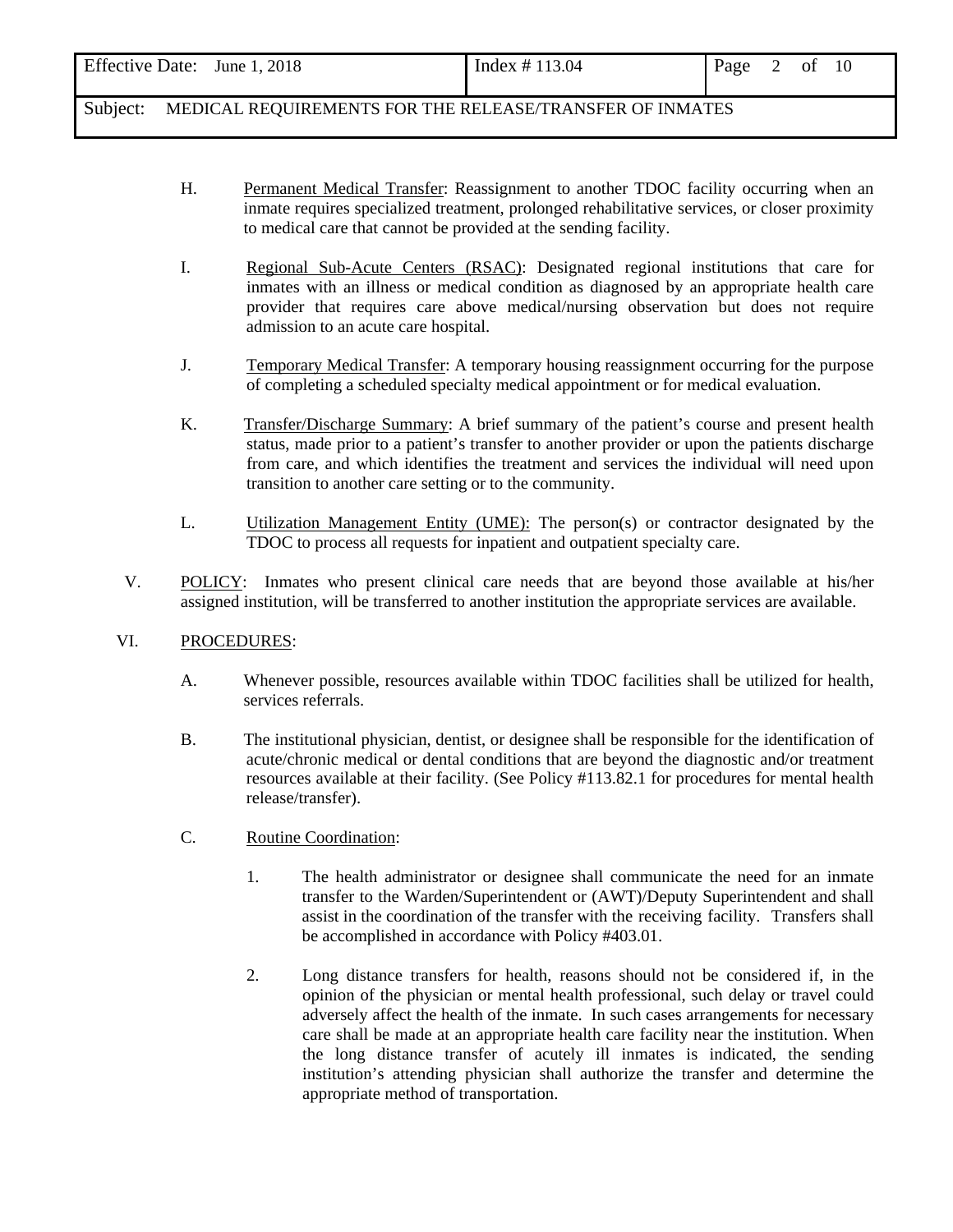| Effective Date: June 1, 2018 | Index # 113.04 | Page<br>of |
|------------------------------|----------------|------------|

 If the inmate is in a local community hospital, the receiving institutional physician shall obtain the concurrence of the community hospital physician attending the inmate prior to transfer. The receiving institutional physician shall communicate the transfer activity with the receiving institution's charge nurse.

- D. Emergency Medical Transfers: In an emergency situation where routine coordination is not possible, the on-duty referring health professional shall complete and send the Referral for Emergency Care, CR-3425, with the inmate to ensure continuity of care between the sending and receiving institutions. In cases where ambulance services are not utilized, the senior on-site health care professional shall decide if a medical escort is necessary. Appropriate facilities for transfer include the following:
	- 1. Local Licensed Hospital: All inmates in need of immediate medical room or emergency center.
	- 2. Secure Hospital: As medically, appropriate, inmates requiring hospitalization are to be transferred to the designated licensed hospital with a secure unit.
	- 3. TDOC Skilled Nursing Unit(s): Male inmates requiring skilled nursing care are to be housed at DSNF Health Care Center. Female inmates requiring skilled nursing care are to be housed at the Tennessee Prison for Women (TPFW).
- E. Notification of Emergency Transfer: The health administrator or their designee shall be responsible for electronically notifying the TDOC Chief Medical Officer (CMO), of emergencies within six hours after transfer via the Online Sentinel Event Log, in accordance with Policy #113.54.
- F. Clinical Transfer of an Inmate Sentenced to Death (ISD):
	- 1. Emergent transfers of an ISD away from the facility require immediate notification to the office of the TDOC Chief Medical Officer and the Assistant Commissioner of Prisons.
	- 2. All temporary medical transfers for ISDs must be authorized by the TDOC CMO/designee prior to transfer.
	- 3. All scheduled services provided for ISDs shall be completed at DSNF, unless service can only be provided elsewhere.
	- 4. Transfers of ISDs to a facility outside of TDOC: The Assistant Commissioner of Prisons and the Warden or Warden's designee shall be notified. The Assistant Commissioner of Prisons may request assistance from the Director of the Office of Investigations and Compliance (OIC) for security team assignment.
- G. Temporary Medical Transfers:
	- 1. In accordance with Policy #113.12, inmates may be temporarily transferred for specialty care consultations and diagnostic testing. These services may be primarily provided at one of the RSACs.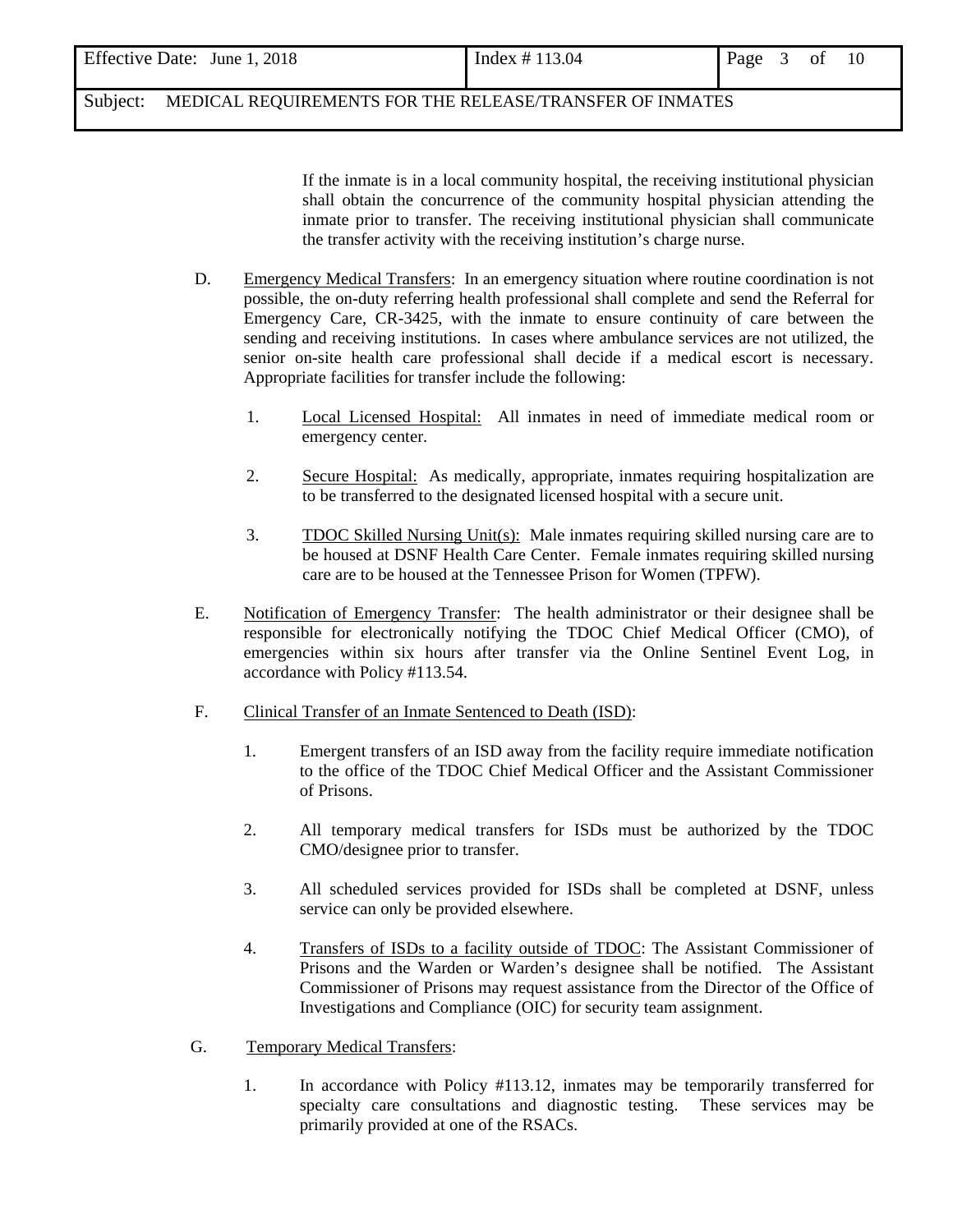- 2. Whenever such a transfer is approved, the health administrator or designee at the sending institution shall coordinate the transfer with the health administrator at the receiving institution in advance.
- 3. The routine transfer of inmates for medical reasons shall be accomplished in the following process and in accordance with Policy #403.01.
	- a. The DSNF scheduler shall record approved consultations and appointments on the LIMA screen in the offender management screen (OMS).
	- b. Institutional health care staff shall be responsible for inmate evaluation and medical clearance for travel. Upon a physician or mid-level provider's review of an inmate's medical record, the health administrator/designee shall determine if the inmate's medical or health conditions require special transportation, or medical escort, and record this information on LIMA. The health administrator/designee shall determine if an inmate's condition prohibits transportation on a Central Transportation vehicle, requires transport by ambulance or specially equipped vehicle, and/or requires escort by a member of the medical staff. Special conditions and precautions shall be promptly communicated with transportation personnel and the receiving/sending institution.
	- c. The health administrator/designee shall ensure that the inmate is transported with all necessary resources including the health record, medications, and any other information or equipment required for the inmate's safety and management. These shall be documented on Health Records Movement Document, CR-2176, and in the inmate's health record. Information and instructions for special treatment and/or medications shall be written in a manner readily accessible and easily understood by escorting and receiving personnel.
	- d. When an inmate refuses to be transported for a scheduled appointment, when a consultation or appointment is no longer required, or when a consultation or appointment is cancelled for any reason, it shall be documented and explained on LIMA by health staff at the institution at which the refusal or cancellation occurred. The health services staff shall immediately notify the DSNF Scheduler, the utilization management entity, and (if applicable) Central Dispatch Office. The DSNF scheduler shall notify Central Transportation of the cancellation.
	- e. In the rare event that the Warden is unable to comply with the physician's recommendation for medical transfer due to overriding concerns such as security, he/she shall provide a written explanation to the CMO and the Commissioner. The Warden shall consult the TDOC CMO for assistance in determining alternative treatment measures.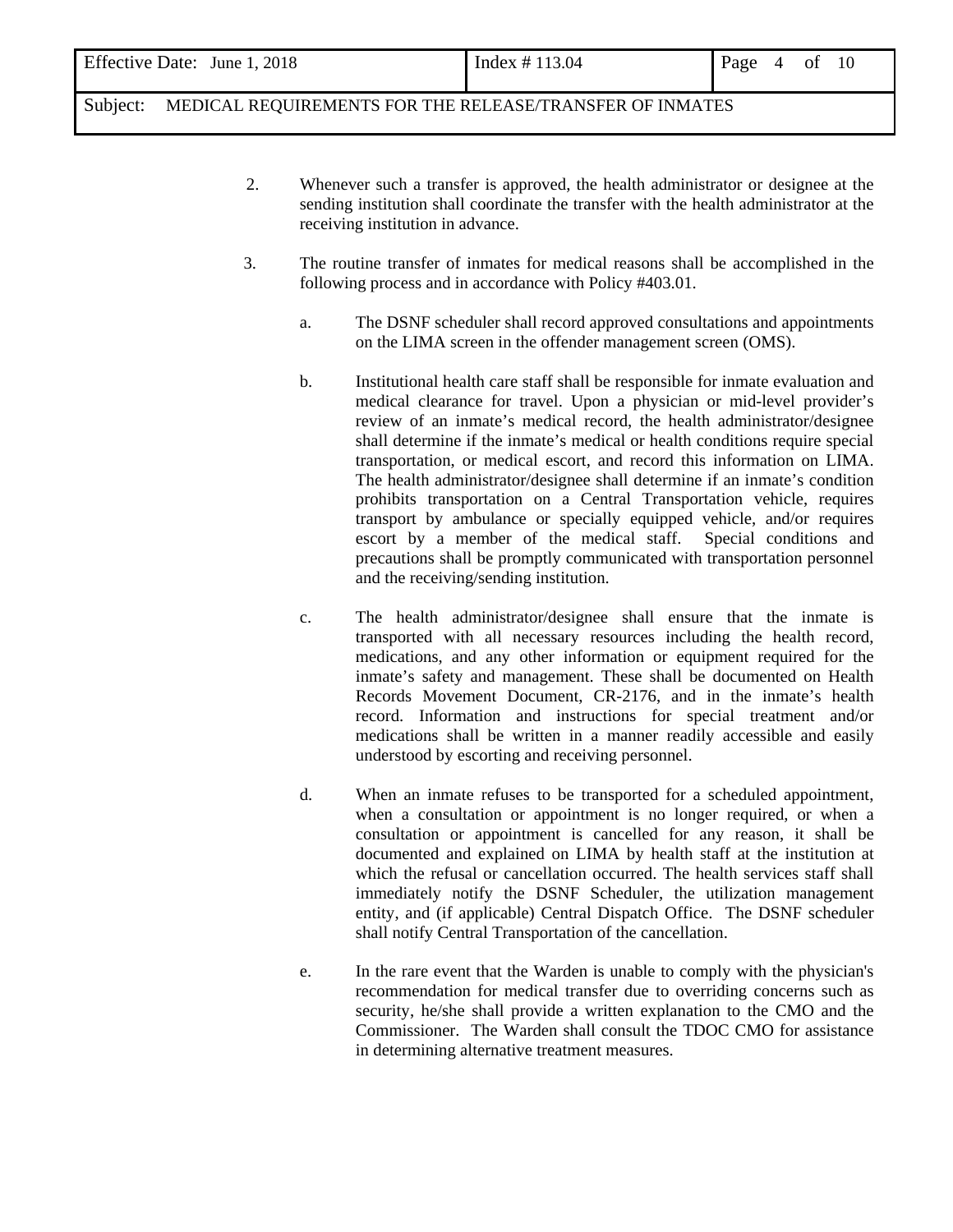| Effective Date: June 1, 2018 | Index # 113.04 | Page $5$ of $10$ |  |  |
|------------------------------|----------------|------------------|--|--|
|                              |                |                  |  |  |

H.Return from Medical Transfer: The TDOC UME will notify the appropriate vendor's statewide supervising physician (SSP), or designee, when an inmate has been released for discharge from a hospital or emergency care center. The SSP, or designee, will coordinate with the CMO, or designee, to determine appropriate bed placement related to inmate acuity. The SSP, or designee, will notify the receiving facility's medical director for admission in the appropriate bed placement within the respective facility, i.e. infirmary, observation, or cell bed.

#### I. Permanent Medical Transfers:

- 1. A permanent transfer to another TDOC facility should be considered when an inmate requires an extended period of specialized treatment, prolonged rehabilitative services, close proximity to specialty medical care, or environmental needs which cannot be provided at the sending facility.
- 2. The Warden or designee shall be informed by the health administrator of the need for such a transfer in writing or by e-mail. Written notification shall include the relative seriousness of the case, the period of time within which the transfer should be affected, the type of transportation necessary, and whether the inmate requires a medical escort, any medications or care necessary while the inmate is enroute. If it is likely that an inmate may require medical attention en route, transportation alternatives to the chain bus (such as ambulance transport) shall be considered.
- 3. The TDOC CMO has the final decision regarding medically related placements in TDOC institutions and may overrule medical placement decisions of other physicians. If any physician feels that he/she should appeal a medical placement decision, he/she shall send a written memorandum or e-mail to the TDOC CMO and include the rationale for his/her appeal. Transfers to TDOC medical units shall be conducted as follows:
	- a. DSNF Long Term Nursing Care Unit: Any physician at the TDOC institution who believes that a male inmate is appropriate for placement in the Long Term Nursing Care Unit, shall make a written request to the DSNF Medical Director that includes why the treatment or management plan cannot be accomplished at the current facility and why the transfer to DSNF Long Term Nursing Care Unit is necessary.
		- 1. The physician shall prepare a memorandum justifying (in detail) the inmate's physical needs that qualify him to be placed in the Long Term Nursing Care Unit. The memorandum shall outline the inmate's:
			- (a) Medical history
			- (b) Diagnoses
			- (c) Medications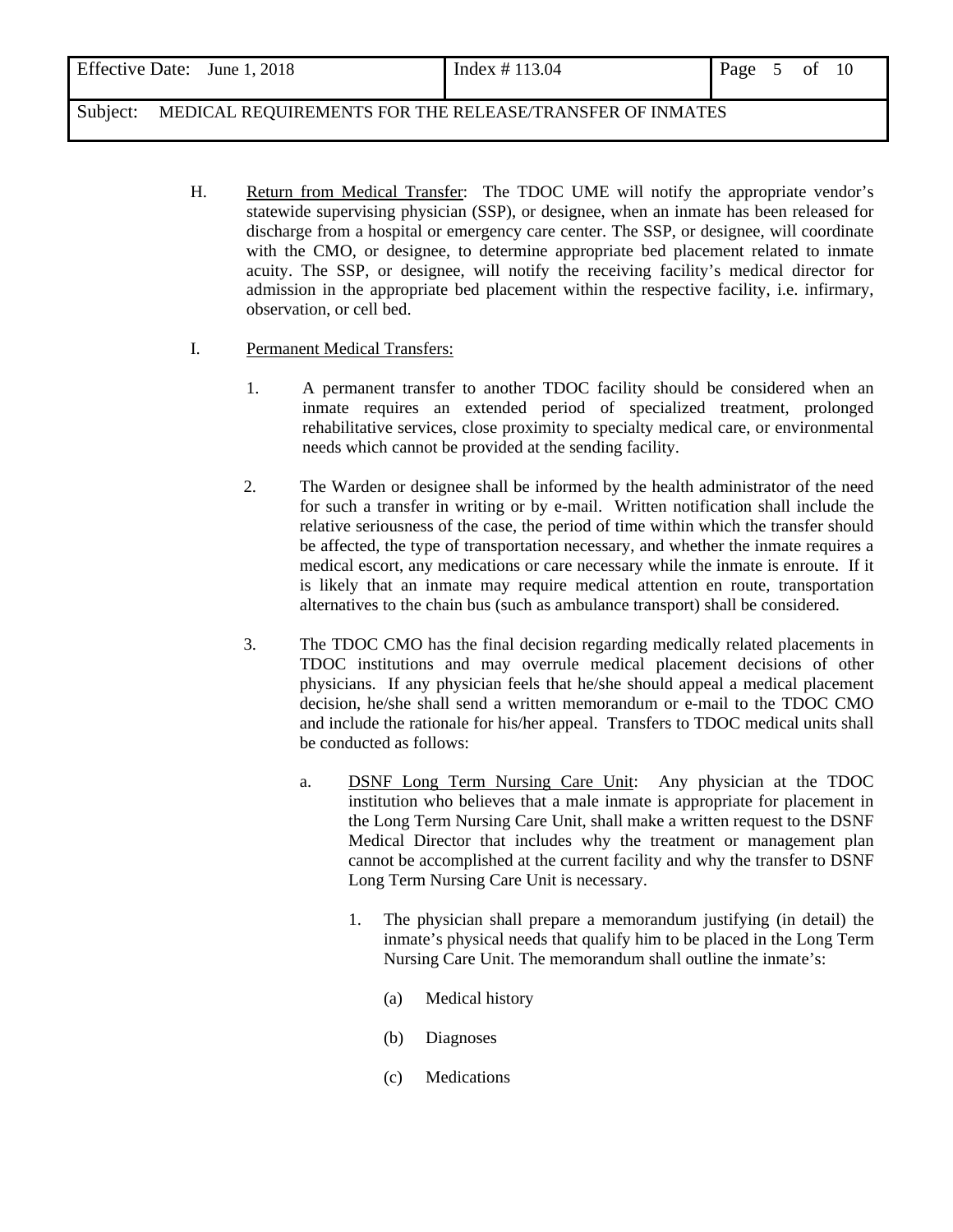| Effective Date: June 1, 2018 | Index # 113.04 | Page | $\sqrt{2}$ | 0Ì | - 10 |  |
|------------------------------|----------------|------|------------|----|------|--|
|                              |                |      |            |    |      |  |

- 2. The office of Health Services may obtain a copy when requested.
- b. DSNF Health Care Center: The DSNF Medical Director shall review the written request within seven days of receipt. He/she shall then contact the requesting physician and provide a response to the request for transfer. The DSNF Medical Director has authority over admissions and discharges to the health care center. However, in the event there is a disagreement between any physicians regarding placement for medical reasons, the TDOC CMO or designee shall have the final authority over placement.
- c. If there is an appeal by any physician regarding a medical placement at DSNF or any other institution, the TDOC CMO or designee shall respond by letter or e-mail to all involved physicians, and inform classification of his/her placement decision.
- d. Once a medical placement decision is finalized, transfers shall be made in accordance with Policy #403.01
- J. Pre-Release Requirements: Upon notification that an inmate is scheduled to be paroled or expire his/her sentence, the health services administrator or designee shall forward a current copy of the Transfer/Discharge Health Summary, CR-1895, to the counselor. In addition, the health care staff shall ensure that any necessary referrals are made to local health care providers and community resources. In accordance with Policy #113.70, the health services staff shall ensure that the inmate receives at least a 30-day supply of all current medications.

#### K. Health Records:

- 1. In accordance with Policy #403.01.1 and to ensure continuity of care and prevent the duplication of examinations, diagnostic tests, and treatment at the receiving facility, the health record shall accompany the inmate whenever he/she is transferred either temporarily or permanently to another TDOC facility. This activity shall be coordinated by the institution's records office and the institution's health service staff at least 24 hours before a routine transfer.
- 2. Whenever the health record is to leave the facility copies of the following records are to be maintained at the sending facility until receipt of the health record is verified by the receiving institution:
	- a. Current Medication Administration Record
	- b. Problem List
	- c. Last CCC/Treatment Plan note
	- d. Past 48 hours Problem Oriented Progress Records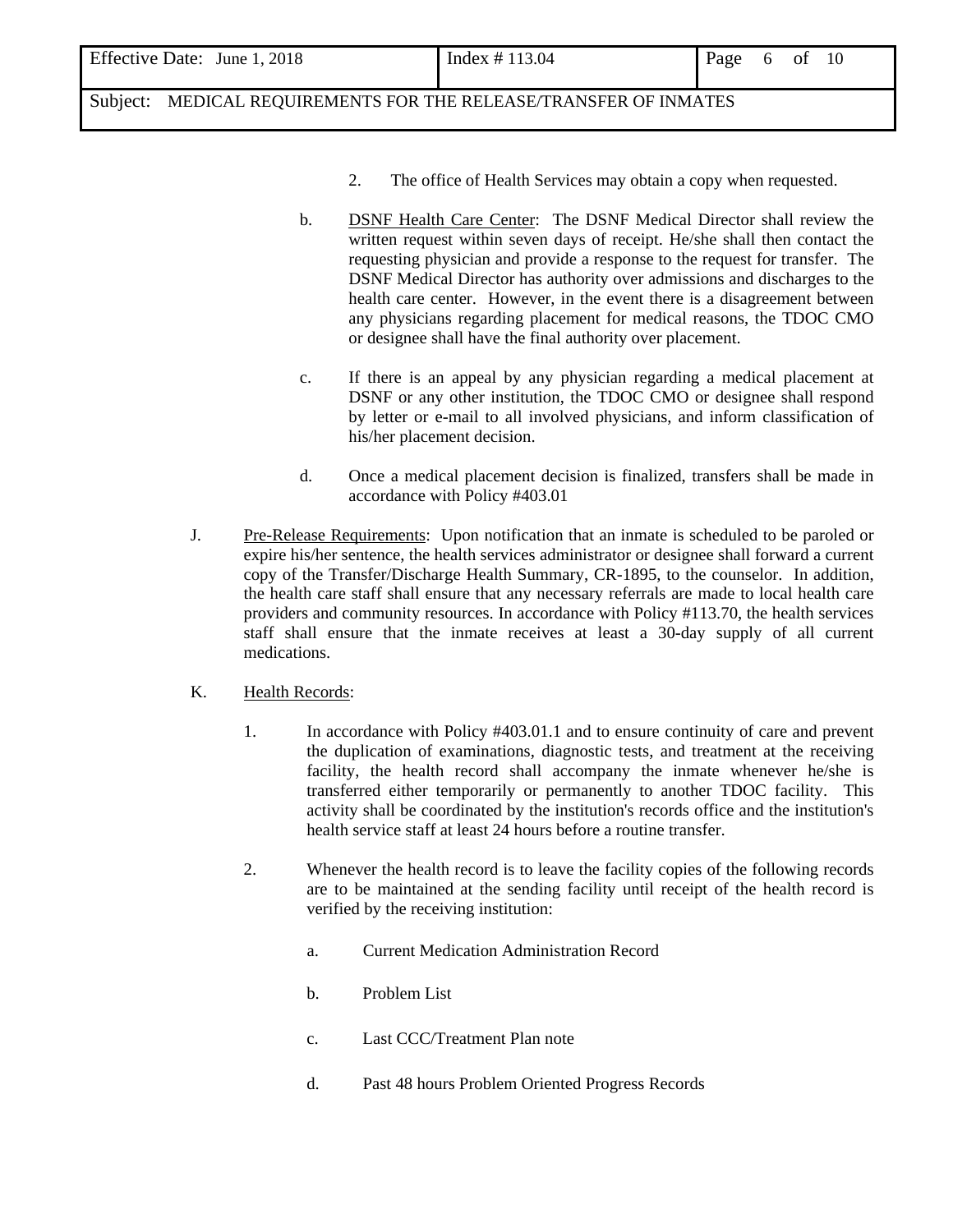| Effective Date: June 1, 2018 | Index # 113.04 | Page | 7 of 10 |  |
|------------------------------|----------------|------|---------|--|
|                              |                |      |         |  |

- 3. The Transfer/Discharge Health Summary, CR-1895, shall be completed and signed with the full legal signature of the health care professional completing the form. The completed form shall be attached to the inmate health record (which is sealed in a manila envelope).
- 4. The Health Records Movement Document, CR-2176, "Comments" section, shall be completed by the health care professional to alert the transportation official of any special precaution or care necessary for the inmate while en route. Specific types of information shall include the following:
	- a. Medication needs during transit
	- b. Special medical conditions such as diabetes and seizure disorders
	- c. Suicidal tendencies or potentially dangerous behavior caused by mental status (See #5 below)
	- d. Physical disabilities that may require special care during transportation, or upon entering the receiving institution
	- e. Isolation precautions, specifying type
- 5. When suicidal tendencies or potentially dangerous behavior caused by mental health status is present the Psychiatric Intake Update, CR-3487, shall be completed by a mental health provider. The completed form shall be attached to the inmate health record with the Transfer/Discharge Health Summary, CR-1895.
- 6. If an inmate is transferred to a jail, or to any other law enforcement agency for custodial care, a Transfer/Discharge Health Summary, CR-1895, shall be completed by the health care provider, signed with full legal signature and professional title, and forwarded with the inmate. Also, a 30 day supply of the inmate's medications shall be sent with the inmate to the destination. The medications should be clearly labeled with the inmate's name, and the medication name, and dosage instructions. The clinic shall be notified 24 hours prior to transfer whenever possible. The original health record shall be archived as outlined in Policy #113.50.
- 7. Transfer without Health Records:
	- a. If an inmate arrives at the receiving institution without health care records, the receiving facility's health administrator shall immediately notify the transferring facility's health administrator and arrange for the sending institution to transfer the records as soon as possible and report on the Online Sentinel Event Log (OSEL) Any pertinent information needed by the receiving facility shall be faxed immediately. If the requested information is not received within 24 hours, the receiving health administrator shall notify the Warden so that further action can be taken to secure the health record.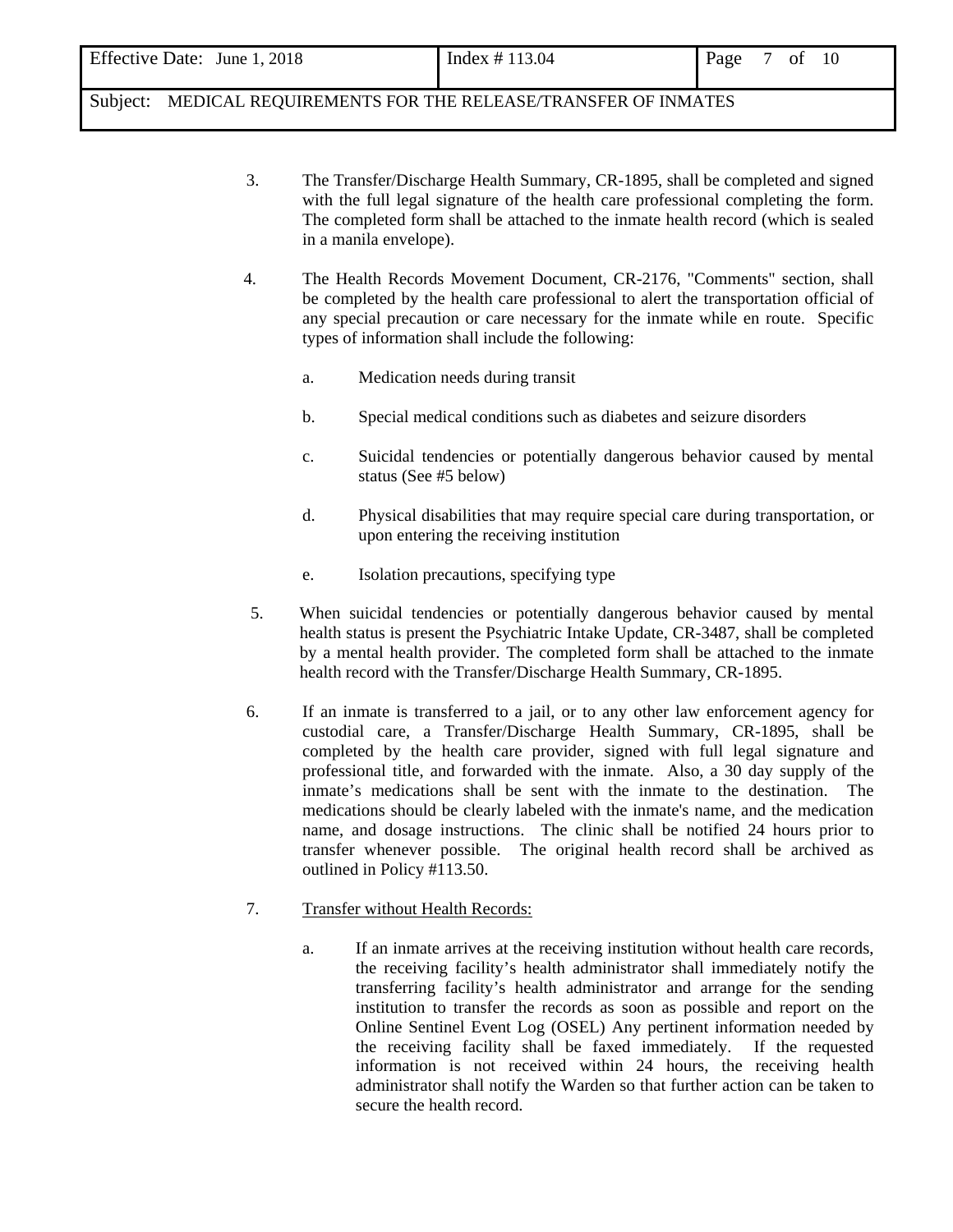| Effective Date: June 1, 2018 | Index # 113.04 | Page 8 of 10 |  |  |
|------------------------------|----------------|--------------|--|--|
|                              |                |              |  |  |

- b. Until the complete health care record arrives, current medical information, including allergies, is to be noted on a progress note. This information may be obtained from the sending institution's health care staff or through an interview with the inmate. The receiving facility shall contact the pharmacy and request a copy of the current medication orders.
- 8. Protected health information shall not be disclosed to an unauthorized third party other than as stated in Policies #103.04, #113.52, and #512.01.
- VII. ACA STANDARDS: 4-4347, 4-4348, 4-4349, 4-4368, 4-4389, and 4-4414.
- VIII. EXPIRATION DATE: June 1, 2021.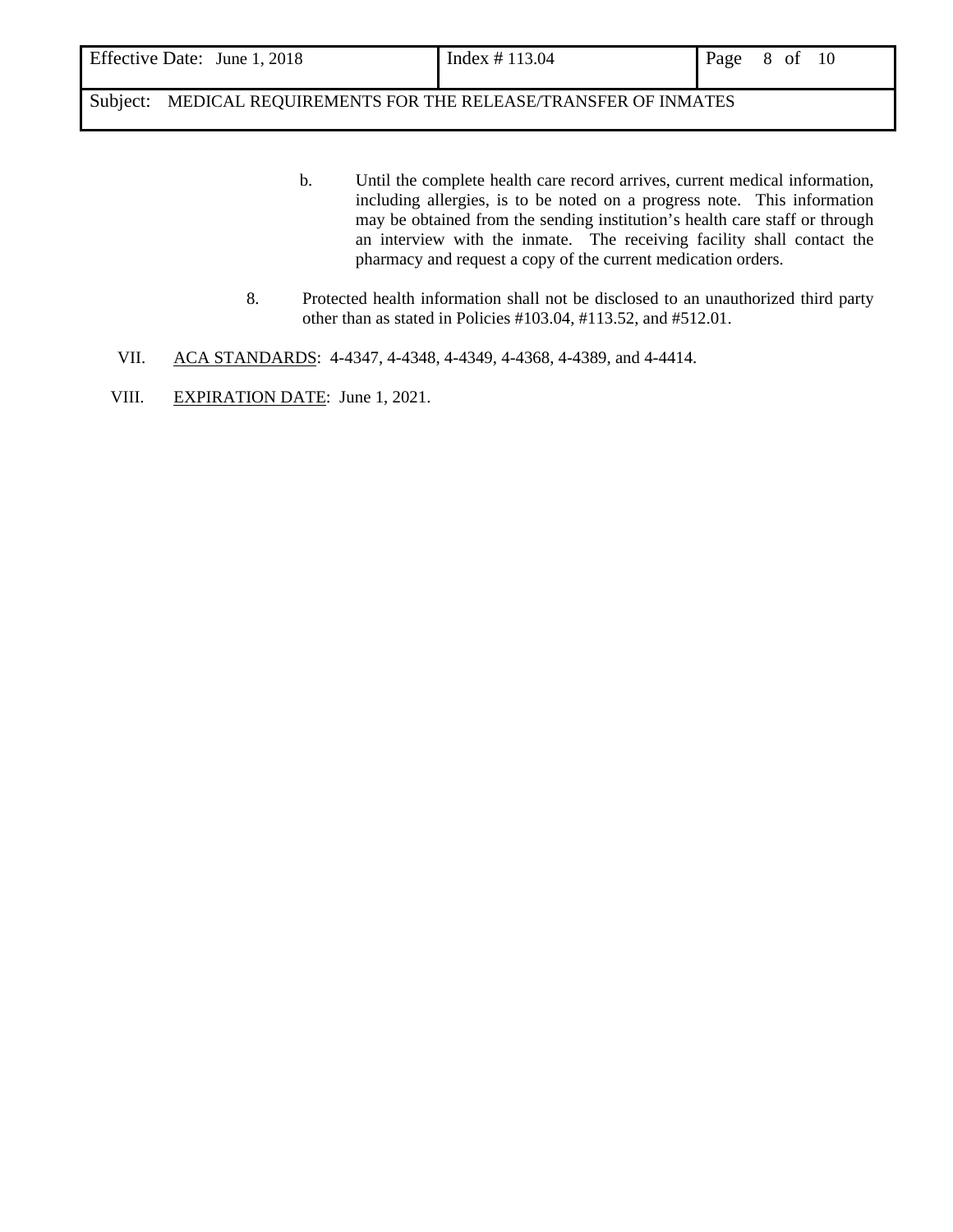

l.

TENNESSEE DEPARTMENT OF CORRECTION

#### **REFERRAL FOR EMERGENCY CARE**

|                                                                                                                                                                                                                                 |              | <b>INSTITUTION</b>             |                                                           |      |
|---------------------------------------------------------------------------------------------------------------------------------------------------------------------------------------------------------------------------------|--------------|--------------------------------|-----------------------------------------------------------|------|
| Name:                                                                                                                                                                                                                           |              |                                |                                                           |      |
| Last                                                                                                                                                                                                                            | <b>First</b> |                                | Middle TDOC Number                                        | Date |
| Date of Birth: The Contract of Birth:                                                                                                                                                                                           |              |                                | Race: Referring Institution: 2008. Example 2014           |      |
|                                                                                                                                                                                                                                 |              |                                |                                                           |      |
| Allergies: ___________________________________Current Medication(s): _______________________________                                                                                                                            |              |                                |                                                           |      |
|                                                                                                                                                                                                                                 |              |                                |                                                           |      |
|                                                                                                                                                                                                                                 |              |                                |                                                           |      |
|                                                                                                                                                                                                                                 |              |                                |                                                           |      |
| Referring TDOC Health Professional:<br>Signature/Professional Title Phone: 2000 Phone: 2000 Phone Phone Phone Phone Phone Phone Phone Phone Phone Phone Phone Phone Phone Phone Phone Phone Phone Phone Phone Phone Phone Phone |              |                                |                                                           |      |
|                                                                                                                                                                                                                                 |              |                                |                                                           |      |
|                                                                                                                                                                                                                                 |              | * REPORT FROM OUTSIDE FACILITY |                                                           |      |
| Date Patient Received: ______________________Time: _______________________Emergency Facility: ________________                                                                                                                  |              |                                |                                                           |      |
| <b>Treatment Given:</b>                                                                                                                                                                                                         |              |                                | <u> 1989 - John Stein, Amerikaansk politiker (* 1958)</u> |      |
| Diagnosis:                                                                                                                                                                                                                      |              |                                |                                                           |      |
| Recommend Disposition/Follow-up:                                                                                                                                                                                                |              |                                |                                                           |      |
|                                                                                                                                                                                                                                 |              |                                |                                                           |      |
|                                                                                                                                                                                                                                 |              | Physician Signature            |                                                           | Date |
| * May attach copy of Emergency Room Report in lieu of completing above report.                                                                                                                                                  |              |                                |                                                           |      |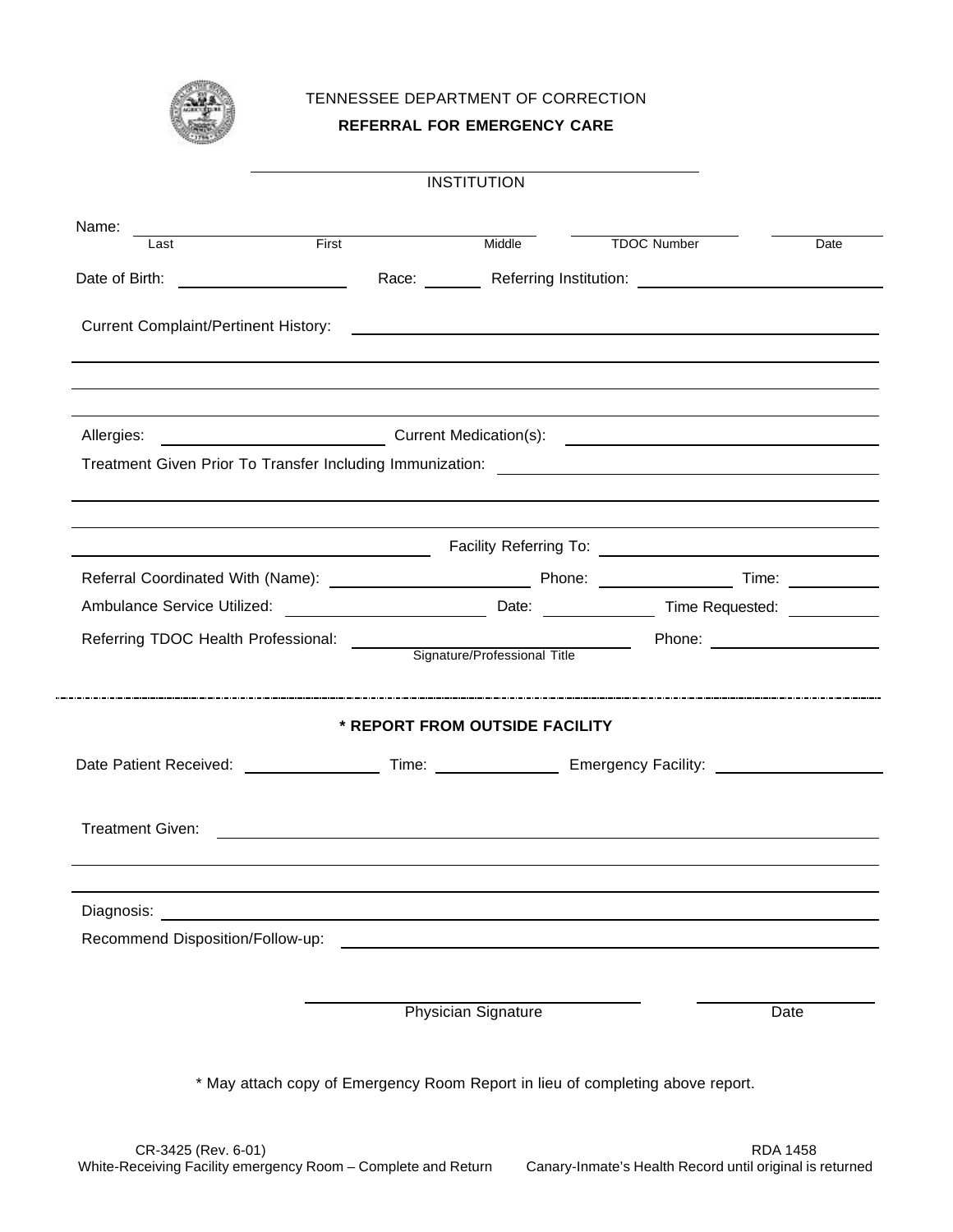

### **TENNESSEE DEPARTMENT OF CORRECTION HEALTH RECORDS/MEDICATION MOVEMENT DOCUMENT**

#### **DESTINATION:**

#### **THIS PACKET CONTAINS HEALTH RECORDS ON THE FOLLOWING INMATE(S):**

#### **C HECK A LL T HAT A PPLY**

|     | <b>Inmate Name</b> | Number | Health<br>Record | Dental<br>Record | Medication | * Purpose<br>(Indicate $A, B, C$ or $D$ ) |
|-----|--------------------|--------|------------------|------------------|------------|-------------------------------------------|
| 1.  |                    |        |                  |                  |            |                                           |
| 2.  |                    |        |                  |                  |            |                                           |
| 3.  |                    |        |                  |                  |            |                                           |
| 4.  |                    |        |                  |                  |            |                                           |
| 5.  |                    |        |                  |                  |            |                                           |
| 6.  |                    |        |                  |                  |            |                                           |
| 7.  |                    |        |                  |                  |            |                                           |
| 8.  |                    |        |                  |                  |            |                                           |
| 9.  |                    |        |                  |                  |            |                                           |
| 10. |                    |        |                  |                  |            |                                           |

#### **\* PURPOSE OF RECORDS MOVEMENT:**

**A.** Permanent Transfer **B.** Temporary Transfer for Clinical Services **C.** Record to Archives **D.** Other (*See Comments*)

Comments:

**\* MEDICAL RECORD CHAIN OF CUSTODY** Sending Institution:

| <b>DATE</b> | <b>RELEASED BY</b>                 | <b>RECEIVED BY</b>                 | DATE:<br><b>IF CONTINUING</b> | <b>RELEASED BY</b>                 | <b>RECEIVED BY</b>                 |
|-------------|------------------------------------|------------------------------------|-------------------------------|------------------------------------|------------------------------------|
|             |                                    |                                    |                               |                                    |                                    |
|             | <b>CLINICAL SERVICES SIGNATURE</b> | <b>TRANSPORT OFFICER SIGNATURE</b> |                               | <b>CLINICAL SERVICES SIGNATURE</b> | <b>TRANSPORT OFFICER SIGNATURE</b> |
|             |                                    |                                    |                               |                                    |                                    |
|             | <b>NAME &amp; TITLE (PRINT)</b>    | <b>NAME &amp; TITLE (PRINT)</b>    |                               | <b>NAME &amp; TITLE (PRINT)</b>    | <b>NAME &amp; TITLE (PRINT)</b>    |
|             |                                    |                                    |                               |                                    |                                    |
| <b>DATE</b> | <b>RELEASED BY</b>                 | <b>RECEIVED BY</b>                 | DATE:                         | <b>RELEASED BY</b>                 | <b>RECEIVED BY</b>                 |
|             |                                    |                                    |                               |                                    |                                    |
|             | <b>CLINICAL SERVICES SIGNATURE</b> | <b>TRANSPORT OFFICER SIGNATURE</b> |                               | <b>CLINICAL SERVICES SIGNATURE</b> | <b>TRANSPORT OFFICER SIGNATURE</b> |
|             |                                    |                                    |                               |                                    |                                    |
|             | <b>NAME &amp; TITLE (PRINT)</b>    | <b>NAME &amp; TITLE (PRINT)</b>    |                               | <b>NAME &amp; TITLE (PRINT)</b>    | <b>NAME &amp; TITLE (PRINT)</b>    |

*\*\* T HIS DOCUMENT SHALL NOT CONTAIN PROTECTED HEALTH INFORMATION \*\**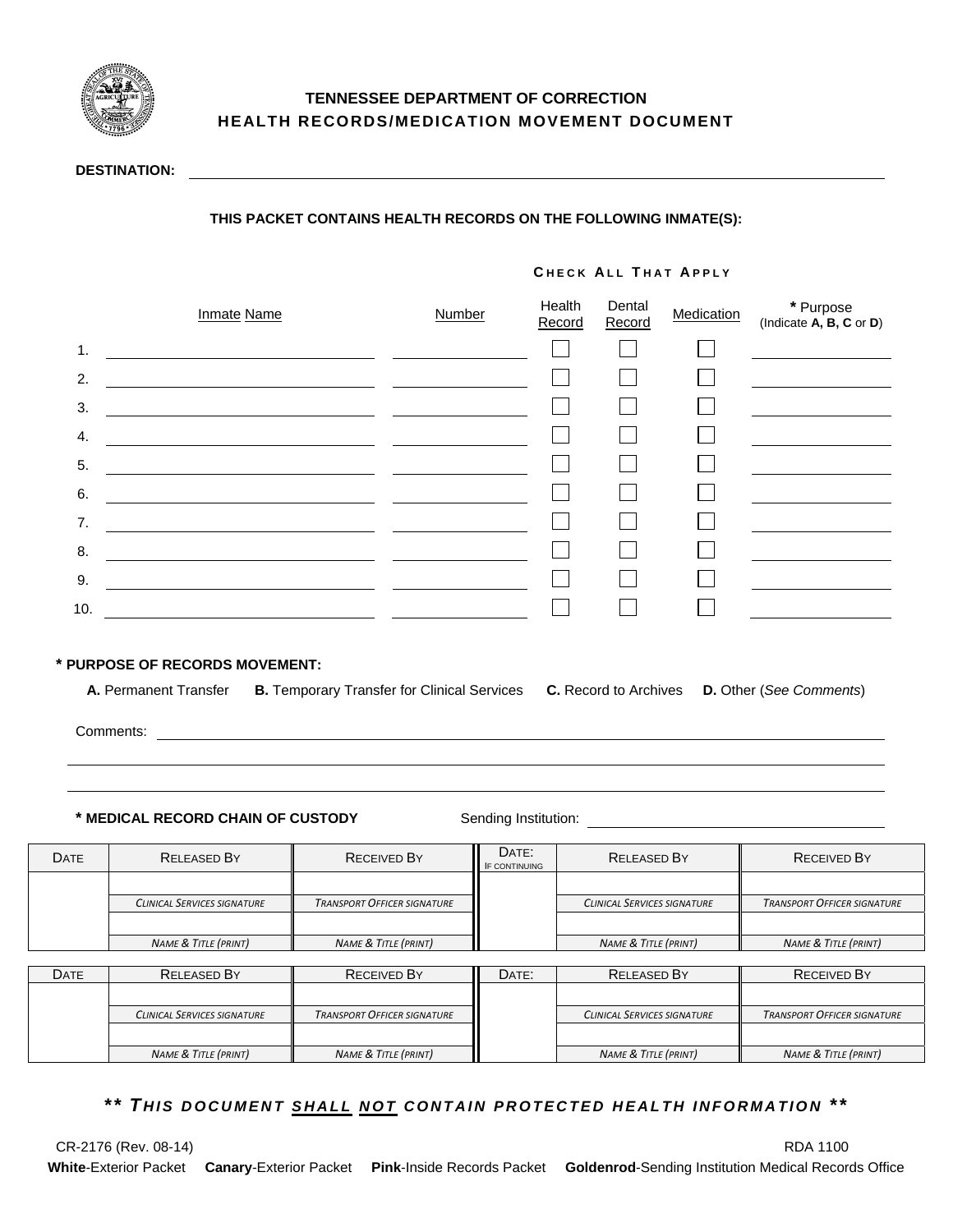

# TENNESSEE DEPARTMENT OF CORRECTION

## **TRANSFER/DISCHARGE HEALTH SUMMARY**

|                                                                                                                                                                                                                                                                                                                                                                                                                                                                                        | يجتبينه                                                          |                                                 |                                                                                           |                                                        |                                       |                        |
|----------------------------------------------------------------------------------------------------------------------------------------------------------------------------------------------------------------------------------------------------------------------------------------------------------------------------------------------------------------------------------------------------------------------------------------------------------------------------------------|------------------------------------------------------------------|-------------------------------------------------|-------------------------------------------------------------------------------------------|--------------------------------------------------------|---------------------------------------|------------------------|
| Name of Inmate:                                                                                                                                                                                                                                                                                                                                                                                                                                                                        |                                                                  |                                                 |                                                                                           | Inmate Number (TDOC/IDN):                              |                                       |                        |
| Inmate DOB:                                                                                                                                                                                                                                                                                                                                                                                                                                                                            |                                                                  | Sex:<br>$\Box$ Male                             | $\Box$ Female                                                                             |                                                        |                                       |                        |
| Current Institution/County/Facility:                                                                                                                                                                                                                                                                                                                                                                                                                                                   |                                                                  |                                                 |                                                                                           | Receiving Institution/County/Facility:                 |                                       |                        |
| Reason for Transfer/Discharge:                                                                                                                                                                                                                                                                                                                                                                                                                                                         |                                                                  |                                                 |                                                                                           |                                                        |                                       |                        |
| Requires Chronic Illness Monitoring:                                                                                                                                                                                                                                                                                                                                                                                                                                                   | $\Box$ Yes                                                       | $\Box$ No                                       | Requires Mental Health/Psychiatric Monitoring?                                            |                                                        | $\Box$ Yes                            | $\Box$ No              |
|                                                                                                                                                                                                                                                                                                                                                                                                                                                                                        |                                                                  |                                                 | <b>HEALTH HISTORY</b> Check $(\sqrt{})$ all conditions present                            |                                                        |                                       |                        |
| <b>HIV/AIDS</b>                                                                                                                                                                                                                                                                                                                                                                                                                                                                        | Depression                                                       | $\Box$                                          | Hernia                                                                                    | Prosthesis (specify)                                   |                                       |                        |
| Alcoholism                                                                                                                                                                                                                                                                                                                                                                                                                                                                             | <b>Diabetes</b>                                                  | L                                               | <b>High Cholesterol</b>                                                                   | <b>Rheumatoid Arthritis</b>                            |                                       |                        |
| Anemia                                                                                                                                                                                                                                                                                                                                                                                                                                                                                 | Emphysema                                                        | Г                                               | Hypertension                                                                              | <b>Stroke</b>                                          |                                       |                        |
| Asthma                                                                                                                                                                                                                                                                                                                                                                                                                                                                                 | Epilepsy                                                         | Г                                               | Kidney Disease                                                                            |                                                        | Suicide Attempt/Gesture/Ideation      |                        |
| Cancer (specify)                                                                                                                                                                                                                                                                                                                                                                                                                                                                       | <b>Heart Disease</b>                                             | $\mathbf{L}$                                    | <b>Liver Disease</b>                                                                      | Tuberculosis                                           |                                       |                        |
| <b>Chemical Dependency</b>                                                                                                                                                                                                                                                                                                                                                                                                                                                             | <b>Hepatitis C</b>                                               | $\mathsf{L}$                                    | <b>Multiple Sclerosis</b>                                                                 | <b>Venereal Disease</b>                                |                                       |                        |
| <b>COPD</b>                                                                                                                                                                                                                                                                                                                                                                                                                                                                            | Other (specify):                                                 |                                                 |                                                                                           |                                                        |                                       |                        |
| MH Diagnosis(s):                                                                                                                                                                                                                                                                                                                                                                                                                                                                       |                                                                  |                                                 |                                                                                           |                                                        |                                       |                        |
|                                                                                                                                                                                                                                                                                                                                                                                                                                                                                        |                                                                  | <b>MEDICATION ORDERS</b>                        |                                                                                           |                                                        |                                       |                        |
|                                                                                                                                                                                                                                                                                                                                                                                                                                                                                        |                                                                  |                                                 | <b>LAST DOSE</b>                                                                          | <b>MEDICATION</b>                                      | <b>AMOUNTS</b>                        | <b>KOP</b>             |
| <b>NAME OF DRUG</b>                                                                                                                                                                                                                                                                                                                                                                                                                                                                    | <b>STRENGTH/ROUTE</b>                                            | <b>FREQUENCY</b>                                | <b>DATE/TIME</b>                                                                          | <b>SENT</b> (Circle Y/N)                               | <b>SENT</b>                           | (Circle Y/N)           |
|                                                                                                                                                                                                                                                                                                                                                                                                                                                                                        |                                                                  |                                                 |                                                                                           | Yes<br>No                                              |                                       | Yes<br>No              |
|                                                                                                                                                                                                                                                                                                                                                                                                                                                                                        |                                                                  |                                                 |                                                                                           | No<br>Yes                                              |                                       | Yes<br>No              |
|                                                                                                                                                                                                                                                                                                                                                                                                                                                                                        |                                                                  |                                                 |                                                                                           | Yes<br>No                                              |                                       | No<br>Yes              |
|                                                                                                                                                                                                                                                                                                                                                                                                                                                                                        |                                                                  |                                                 |                                                                                           | No<br>Yes                                              |                                       | Yes<br>No              |
|                                                                                                                                                                                                                                                                                                                                                                                                                                                                                        |                                                                  |                                                 |                                                                                           | Yes<br>No                                              |                                       | Yes<br>No              |
|                                                                                                                                                                                                                                                                                                                                                                                                                                                                                        |                                                                  |                                                 |                                                                                           | Yes<br>No                                              |                                       | Yes<br>No              |
|                                                                                                                                                                                                                                                                                                                                                                                                                                                                                        |                                                                  |                                                 |                                                                                           | Yes<br>No<br>No<br>Yes                                 |                                       | Yes<br>No<br>Yes<br>No |
| Brief Summary of Current Problems/Diagnosis(s):<br>Special Instructions (e.g. Allergies, Diet, Impairments, Medical Appointments, etc.):<br>Referred to Community Resources:<br><b>TB Clearance</b><br>$\Box$ $Y \Box N$ ;<br><b>BCG</b><br><b>Health Authority Clearance:</b>                                                                                                                                                                                                         | $\Box$ Yes<br>$\Box$ No<br>$\Box$ Y $\Box$ No;<br>PPD Completed: | Specify:<br><b>TB INFORMATION</b><br>$\sqrt{1}$ |                                                                                           | Results: <b>Example 2018</b>                           | <b>CXR Completed</b>                  |                        |
|                                                                                                                                                                                                                                                                                                                                                                                                                                                                                        |                                                                  |                                                 |                                                                                           |                                                        |                                       |                        |
|                                                                                                                                                                                                                                                                                                                                                                                                                                                                                        | Name                                                             |                                                 |                                                                                           | Title                                                  |                                       | Date                   |
| Inmate is on Suicide Monitoring or Special Mental Health Observation:<br>Is Inmate medically able to travel by BUS, CAR, or VAN?<br>Does the inmate require medication during transport?<br>Does the inmate require medical equipment during transport?<br>Does the inmate have communicable disease clearance to travel?<br>Is the Transport Officer required to use universal precautions and the use of masks or gloves?<br><b>Conservator:</b> $\Box$ Yes (list information below) |                                                                  |                                                 | SPECIAL INSTRUCTIONS/PRECAUTIONS<br>l l Yes<br>$\Box$ No ( If no, list Emergency Contact) | <b>No</b><br>Dates:<br>Yes<br>Yes<br>Yes<br>Yes<br>Yes | <b>No</b><br>No<br>No<br>l No<br>∣ No |                        |
| Name:                                                                                                                                                                                                                                                                                                                                                                                                                                                                                  |                                                                  |                                                 |                                                                                           |                                                        | Phone:                                |                        |
| Report prepared by:                                                                                                                                                                                                                                                                                                                                                                                                                                                                    |                                                                  |                                                 |                                                                                           |                                                        |                                       |                        |
|                                                                                                                                                                                                                                                                                                                                                                                                                                                                                        | Health Signature/Professional Title                              |                                                 |                                                                                           |                                                        | Date                                  |                        |
| <b>Report prepared by:</b>                                                                                                                                                                                                                                                                                                                                                                                                                                                             |                                                                  |                                                 |                                                                                           |                                                        |                                       |                        |
|                                                                                                                                                                                                                                                                                                                                                                                                                                                                                        | Mental Health Signature/Professional Title (if applicable)       |                                                 |                                                                                           |                                                        | Date                                  |                        |
| <b>Receiving Institution:</b>                                                                                                                                                                                                                                                                                                                                                                                                                                                          | Signature/Professional Title                                     |                                                 |                                                                                           |                                                        | Date                                  |                        |
|                                                                                                                                                                                                                                                                                                                                                                                                                                                                                        |                                                                  |                                                 |                                                                                           |                                                        |                                       |                        |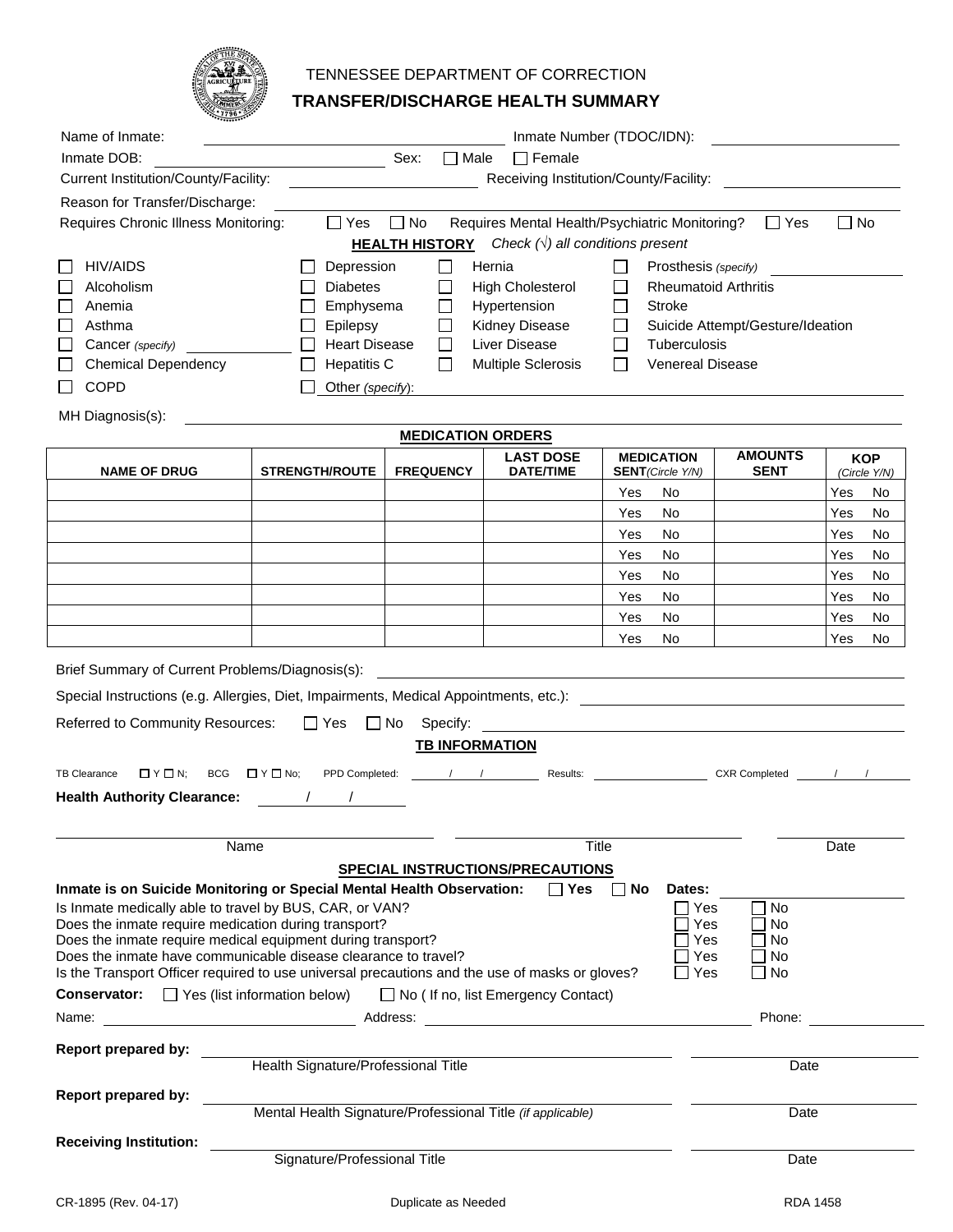

### **TENNESSEE DEPARTMENT OF CORRECTION PSYCHIATRIC UPDATE**

|                                                          |      |                    | <b>INSTITUTION</b>                                                                                                      |  |                                  |
|----------------------------------------------------------|------|--------------------|-------------------------------------------------------------------------------------------------------------------------|--|----------------------------------|
| <b>INMATE NAME:</b>                                      |      |                    |                                                                                                                         |  | TDOC NUMBER: ___________________ |
|                                                          | Last | First <b>First</b> | Middle                                                                                                                  |  |                                  |
| DOB:                                                     |      |                    | Sex: Race Custody Status: Date: Date:                                                                                   |  |                                  |
| COURSE OF TREATMENT TO DATE                              |      |                    |                                                                                                                         |  |                                  |
| Define Problem Areas:                                    |      |                    | <u> 1990 - Johann Harry Harry Harry Harry Harry Harry Harry Harry Harry Harry Harry Harry Harry Harry Harry Harry H</u> |  |                                  |
| <b>Psychotropic Medications:</b>                         |      |                    |                                                                                                                         |  |                                  |
|                                                          |      |                    |                                                                                                                         |  |                                  |
| <b>CURRENT MENTAL STATUS</b>                             |      |                    | ,我们也不会有什么?""我们的人,我们也不会有什么?""我们的人,我们也不会有什么?""我们的人,我们也不会有什么?""我们的人,我们也不会有什么?""我们的人                                        |  |                                  |
| History of suicide attempts in the past year: $\Box$ Yes |      |                    | $\Box$ No                                                                                                               |  |                                  |
| DIAGNOSTIC IMPRESSIONS                                   |      |                    |                                                                                                                         |  |                                  |
| DSM-V:                                                   |      |                    | <u> 1989 - Johann Stoff, amerikansk politiker (d. 1989)</u>                                                             |  |                                  |
| TREATMENT RECOMMENDATIONS:                               |      |                    | <u> 1989 - Andrea Stadt British, fransk politik (d. 1989)</u>                                                           |  |                                  |
|                                                          |      |                    |                                                                                                                         |  |                                  |
|                                                          |      |                    |                                                                                                                         |  |                                  |
| <b>Staff Psychiatrist Signature</b>                      |      |                    | Date                                                                                                                    |  |                                  |
| Staff Psychologist Signature                             |      |                    | Date                                                                                                                    |  |                                  |
| Staff Signature/Title                                    |      |                    | Date                                                                                                                    |  |                                  |
| CR-3487 (Rev. 11-17)                                     |      |                    | <b>Duplicate as Needed</b>                                                                                              |  | <b>RDA 1100</b>                  |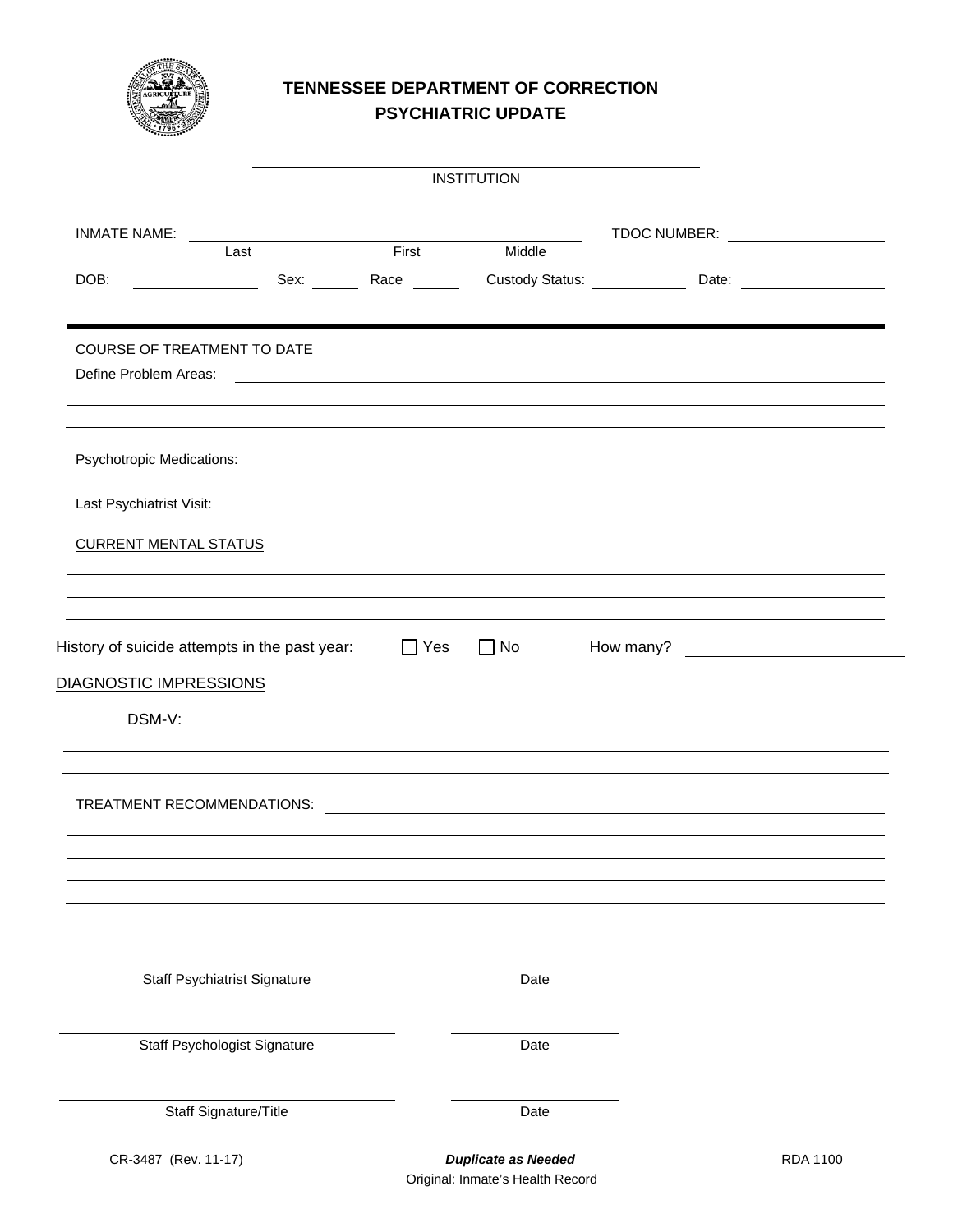

# ADMINISTRATIVE POLICIES AND PROCEDURES State of Tennessee Department of Correction

| Index #113.04                | Page $1$ of $1$ |  |  |  |  |  |
|------------------------------|-----------------|--|--|--|--|--|
| Effective Date: June 1, 2019 |                 |  |  |  |  |  |
| Distribution: A              |                 |  |  |  |  |  |
| Supersedes: N/A              |                 |  |  |  |  |  |
|                              |                 |  |  |  |  |  |

# Approved by: Tony Parker

Subject: MEDICAL REQUIREMENTS FOR THE RELEASE/TRANSFER OF INMATES

### POLICY CHANGE NOTICE 19-42

INSTRUCTIONS:

Please change Section I. to read as follows:

"I. AUTHORITY: TCA 4-3-603, TCA 4-3-606, and TCA 41-21-204(e)".

Please add to Section IV. subsections (M-O) to read as follows:

- "M. Invitee: An inmate, who at expiration of the term of imprisonment, presents a significant health healthcare treatment need that is likely to go unmet if the inmate is discharged, and who effectively elects to remain in the care of the TDOC for the purpose of receiving continuation of the needed healthcare treatment.
- N. Effectively Elects: The act of an inmate, or such inmate's healthcare agent, to communicate by any means a request, or the acceptance of an offer, to continue receiving healthcare in the TDOC, beyond expiration of sentence, pending resolution of such care need or arrangement for transfer of care to a community setting.
- O. Significant Healthcare Treatment Need: A significant healthcare treatment need is a circumstance in which an inmate presents an acute, subacute, or chronic health condition; and the inmate is receiving medically necessary care and treatment for such condition, and in the judgment of the attending physician, the inmate patient will face an unacceptable risk of harm if the present course of care and treatment is interrupted or discontinued because the inmate lacks the resources to access such care in the community".

Please add to Section VI., subsection (K) to read as follows and re-letter remaining portions accordingly:

- "K. Significant Healthcare Treatment Needs Present at Expiration of the Term of Incarceration: The Chief Medical Officer or designee shall provide that any inmate having a significant healthcare treatment need at the expiration of the inmate's term of incarceration is not to be released, except at such inmate's request, as provided by TCA 41-21-204(e), until the inmate's significant healthcare treatment need is;
	- 1. Resolved by improvement of the inmate's health to a degree adequate to permit discontinuation of the present course of care and treatment, or
	- 2. Susceptible to continuation via transfer to a community based setting, or
	- 3. The inmate actually does request to be discharged.

Please insert the attached page 11 and renumber policy pages accordingly.